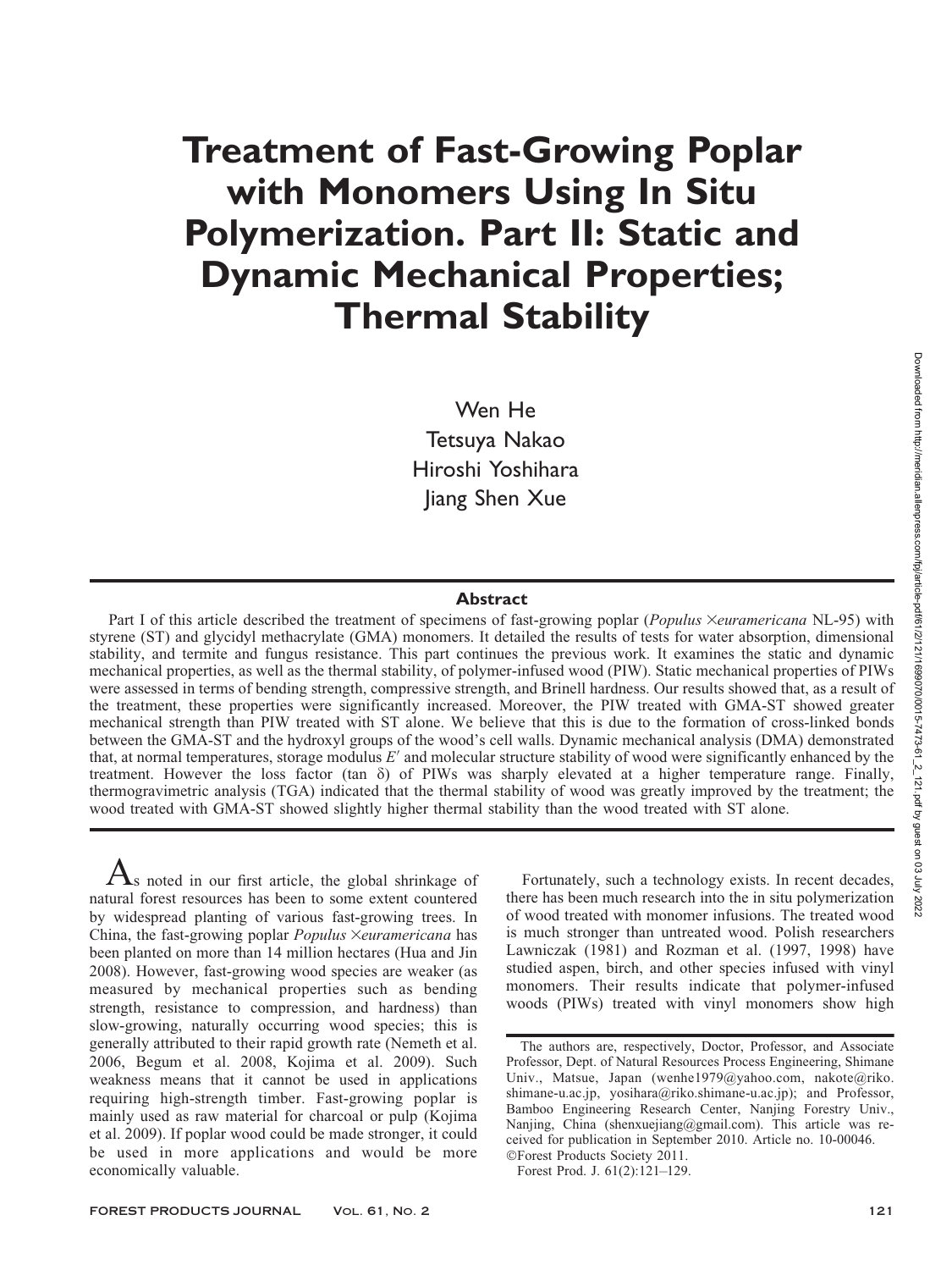mechanical performance but do not show significantly superior durability and dimensional stability.

As detailed in Part I, this may be mainly attributed to the fact that wood substrates contain few functional groups that will react with vinyl groups. The monomers polymerize only in the lumen of the wood cells and not in the cell walls (Lawniczak 1981, Zhang et al. 2005).

However, it has been found that coupling agents will increase the affinity, compatibility, and adhesion between wood substrates and polymers (Lu et al. 2000). The most successful coupling agents are isocyanates, epoxides, anhydrides, silanes, and methacrylates. Glycidyl methacrylate (GMA) is one of the most popular coupling agents; it is widely used in the manufacture of wood–plastic composites. Research shows that it bonds wood and plastics because the glycidyl groups of GMA will bond with the hydroxyl groups of the wood's cell walls and its terminal double bonds will copolymerize with vinyl or acrylic monomers (Rozman et al. 1997, 1998; Devi et al. 2003).

In Part I of this study, we described the experimental preparation of specimens of fast-growing poplar: impregnation with styrene (ST) and a combination of GMA and ST (GMA-ST), followed by in situ polymerization using a thermal catalyst treatment. We then measured the dimensional stability and resistance to biodegradation of the treated wood. We also investigated and evaluated the microstructure of the treated wood specimens. The results showed that dimensional stability and resistance to biodegradation were significantly improved. Examination by Fourier transform infrared (FTIR) spectroscopy demonstrated the formation of cross-linked bonds between cell walls, ST, and GMA.

In the current phase of this study, we evaluate the static mechanical properties of the treated wood: bending strength, resistance to compression, and hardness. We also examine the dynamic mechanical properties, as well as the thermal stability of the treated specimens.

## Experimental Procedures

## Preparation of materials

Fast-growing poplar (Populus Xeuramericana NL-95) lumber from a 15-year-old plantation in the county of Siyang, Jiangsu, People's Republic of China, was obtained. The lumber was stored for about half a year in a room kept at a constant  $25^{\circ}$ C and 65 percent relative humidity. After storage, it had a density of  $0.38 \pm 0.01$  g/cm<sup>3</sup> and 12 percent moisture content (MC). Specimens were prepared from clear, defect-free wood. The dimensions of the specimens and sample sizes used in the various tests are shown in Table 1.

Analytical grade GMA, purchased from Sansyo Co., Ltd. (Japan), was distilled for further purification before use. Analytical grade ST was also obtained from Sansyo Co. The ST was cleaned using sodium hydroxide, dried with anhydrous  $CaCl<sub>2</sub>$ , and distilled under vacuum pressure for further purification. This process removed the polymerization inhibitor 2.6-dinitro-P-cresol. An initiator, 2,2'-azobis-2-(methylbutyronitrile) (AIBN), was also supplied by Sansyo.

# Composition of the impregnation solutions

Two solutions were prepared: ST monomer and a combined solution of ST and GMA monomers (at a 4:1

Table 1.—Specimen dimensions and sample size.

|                                | Dimensions of specimens used (mm) <sup>b</sup> |     |     |             |  |
|--------------------------------|------------------------------------------------|-----|-----|-------------|--|
| Property tested <sup>a</sup>   | R                                              |     |     | Sample size |  |
| Bending $(\frac{1}{\sqrt{2}})$ | 15                                             | 15  | 200 | 30          |  |
| Bending $(\perp)$              | 200                                            | 15  | 15  | 30          |  |
| Compressive (//)               | 20                                             | 20  | 30  | 30          |  |
| Compressive $(\perp)$          | 30                                             | 20  | 20  | 30          |  |
| Brinell hardness               | 70                                             | 4.5 | 55  | 30          |  |
| DMA                            | 3                                              | 8   | 60  |             |  |

<sup>a</sup> // = parallel to wood grain;  $\perp$  = perpendicular to wood grain; DMA = dynamic mechanical analysis.

 $\overrightarrow{b}$  R, T, and L = the radial, tangential, and longitudinal directions, respectively.

molar ratio). AIBN was respectively added into both solutions as an initiator at a percentage of 1.0 by weight.

# Impregnation procedure and polymerization method

The precise details of the impregnation and polymerization process are given in Part I.

The polymer loading of ST- and GMA-ST–treated wood specimens was approximately 118 percent. At this value, the cell lumens were fully saturated. We conducted preliminary research on specimen preparation procedures and found that this particular protocol gave the best polymer loading.

The average densities of the wood specimens treated with ST and GMA-ST were approximately 0.84 g/cm<sup>3</sup>.

In addition, polystyrene and GMA-ST copolymer were prepared according to the same polymerization method described in Part I. The average densities of polystyrene and GMA-ST copolymer were 1.04 and 1.12  $g/cm^3$ , respectively. We measured the hardness and dynamic mechanical properties, as well as the thermal stability, of polystyrene and GMA-ST copolymer, to be used as references.

## **Measurements**

Bending tests.—Three-point bending tests were performed to measure the modulus of elasticity (MOE) and modulus of rupture (MOR) of the untreated and treated wood specimens. A universal test machine (Model AG-100kNG; Shimadzu Corporation, Japan) was used. Tests were performed with a load cell with a capacity of 10 kN and at a crosshead speed of 2.0 mm/min; this procedure followed the method prescribed by the American Society for Testing and Materials (ASTM) D143 (ASTM 1996). Span length was 90 mm; bending load–applied planes were the longitudinal–radial and radial–tangential surfaces of the wood specimens. Ten samples were measured for each wood composite. The MOR of the specimens was calculated as follows:

$$
MOR = \frac{3P_{\text{max}}L_s}{2bh^2}
$$
 (1)

where  $P_{\text{max}}$  is the maximum failure load,  $L_s$  is the span, b is the width of the cross section, and  $h$  is the depth of the cross section. The MOE was calculated from the load and deflection curve under proportional limits using the following formula:

$$
MOE = \frac{(P_2 - P_1)L_s^3}{4bh^3(d_2 - d_1)}
$$
 (2)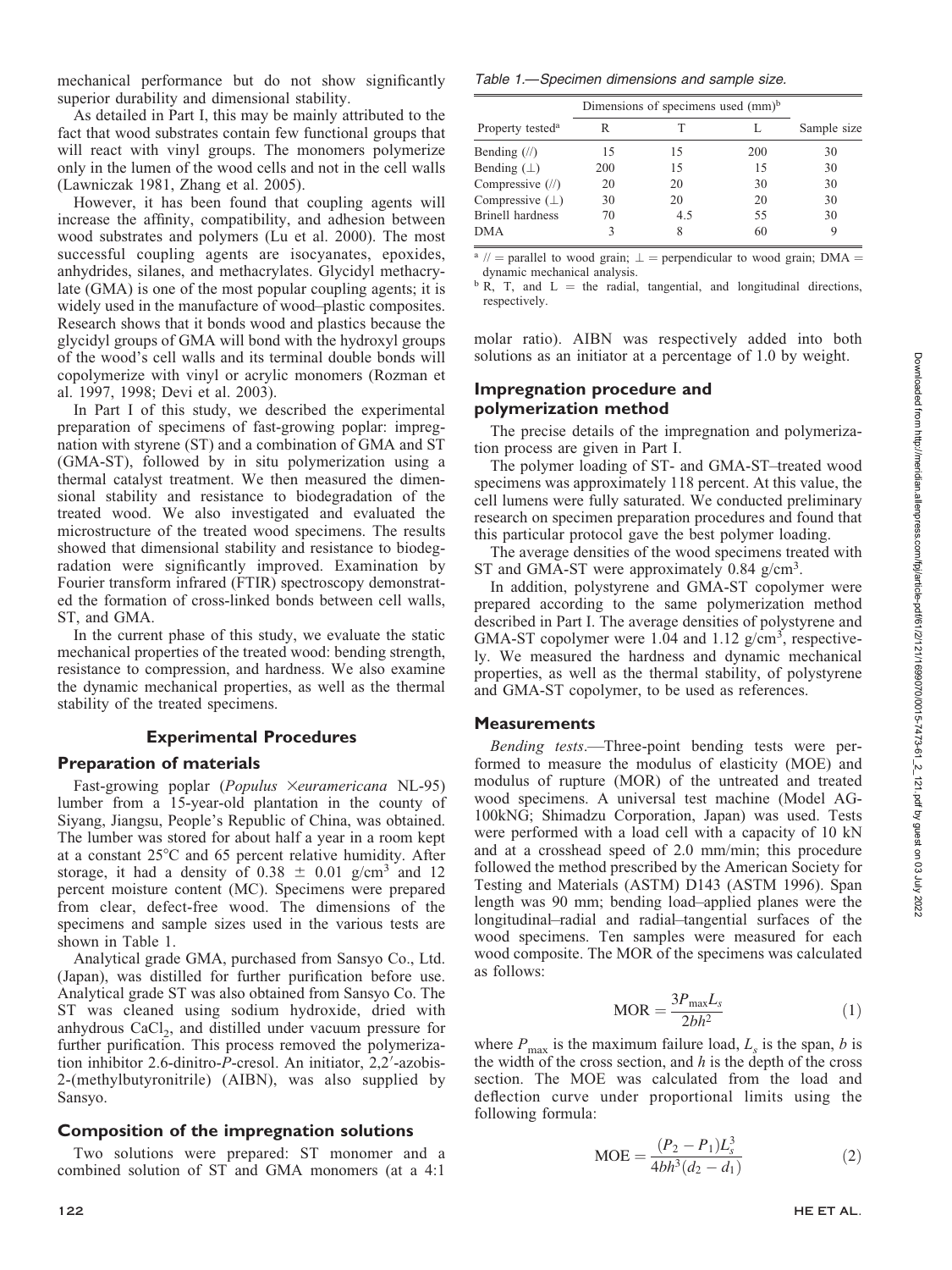where  $L_s$  is the span,  $P_2 - P_1$  is the increment of load on the straight line portion of the load-deformation curve,  $b$  is the width of the cross section,  $h$  is the depth of the cross section, and  $d_2 - d_1$  is the increment of deformation corresponding to  $P_2 - P_1$ .

Compression tests.—Compression tests were carried out in a load frame attached to a universal test machine (Model AG-100kNG). Tests were carried out at a crosshead speed of 1.0 mm/min, in accordance with the specifications of the Chinese National Standard GB1928-1929-91 (1999). Treated and untreated specimens were tested for compression strength  $(f_c)$  and Young's modulus  $(E)$ . At least 10 samples of each wood composite were tested. Results were calculated using Equation 3, which gives compression strength, and Equation 4, which yields Young's modulus.

$$
f_c = F_{\text{max}}/A_t \tag{3}
$$

$$
E = \Delta \sigma / \Delta \varepsilon \tag{4}
$$

Here,  $F_{\text{max}}$  is the maximum compression force,  $A_t$  is the cross-section area of the specimen,  $\Delta \sigma$  is the stress produced by wood specimens under loading, and  $\Delta \varepsilon$  is the strain of wood specimens corresponding to the stress.

Brinell hardness.—Hardness tests were conducted on specimens using a universal test machine (Model A6- 5000A; Shimadzu Corporation). Tests followed the standard outlined in the Chinese National Standard GB1928-1929-91 (1999). The test consisted of lowering an indenter (a steel ball with a diameter of 11.3 mm, attached to the loading platen of the test machine) onto the surface of the test specimen. A preload of 1 to 2 N was applied to stabilize the test specimen. The applied load was then increased to reach a target load of 1,000 N in 15 seconds; it was maintained at this pressure for 25 seconds. The area in actual contact with the indenter was used to calculate the hardness of the specimen. The load-deformation data were collected at a sampling rate of 10 data points per second. Ten samples were used for each test.

Specimens of polystyrene and GMA-ST copolymer were prepared, which were cut to the same dimensions as the wood specimens. Six samples of each polymer were subjected to the hardness measurement procedures described above.

Brinell hardness was calculated from following equation:

$$
H_B = \frac{F}{(\pi D/2)(D - (D^2 - d^2)^{1/2})}
$$
(5)

where  $H_B$  is the Brinell hardness, F is the maximum applied

force,  $D$  is the diameter of the steel ball, and  $d$  is the diameter of the indentation under load.

Dynamic mechanical analysis (DMA).—DMA was performed using a DMA 242 C dynamic mechanical analyzer manufactured by Netzsch-Gerätebau GmbH, Germany. Dual cantilever bending mode was used. The specimens were ramped at  $5^{\circ}$ C/min from  $-150^{\circ}$ C to  $150^{\circ}$ C under a flow of nitrogen. Oscillation frequency was fixed at 1 Hz. All experiments were performed three times to confirm results.

Specimens of polystyrene and GMA-ST copolymer, of the same dimensions as the wood specimens described above, were prepared and subjected to DMA. Each type of polymer was tested at least twice.

Thermogravimetric analysis (TGA).—Treated and untreated wood specimens, as well as polystyrene and GMA-ST copolymer, were tested using a DTG-60AH thermogravimetric analyzer manufactured by the Shimadzu Corporation. These samples were cut into small pieces with a razor blade and ground in a ball mill to a fine power (modal particle size of  $180 \mu m$ ). Specimens were then ramped at a heating rate of  $10^{\circ}$ C/min up to  $600^{\circ}$ C under a flow of nitrogen. This method measures the change in weight as a function of temperature with a resolution of 0.1 and 7.1 mg. To verify the reproducibility of the obtained mass loss curves, two sample runs were performed under the same experimental conditions.

Statistical analysis.—Analysis of variance and Duncan tests were used to evaluate the results of the static mechanical tests; statistical evaluations were made on homogeneity groups (HG), of which different letters reflected statistical significance. The storage modulus  $E'$ and loss factor (tan  $\delta$ ) curves were plotted with Origin 6.1 commercial software from Laboratory Network. The thermogravimetric mass loss (TG) and derivative thermogravimetric mass loss (DTG) curves obtained from TGA runs were smoothed using the least squares method, at a smoothing region width of  $0.2^{\circ}$ C, with Universal Analysis 2000 software from Thermal Advantage.

## Results and Discussion

## Static mechanical properties

Tables 2 and 3 show the results of tests of bending strength and compression resistance on untreated and treated wood specimens. Tests were conducted both parallel and perpendicular to the wood grain. Researchers found that the PIW samples were more than twice as dense as the untreated wood specimens. This significant improvement in density may be attributed to the lower xylem density and larger pore

Table 2.—Modulus of elasticity (MOE) and modulus of rupture (MOR) of untreated and treated wood specimens, tested both parallel and perpendicular to wood grain.<sup>a</sup>

| Wood specimen <sup>b</sup>            | Polymer loading $(\%)$ | Density $(g/cm^3)$ | MOE $(GPa)^c$      | MOR $(MPa)^c$ |
|---------------------------------------|------------------------|--------------------|--------------------|---------------|
| Untreated $(\frac{1}{\sqrt{2}})$      |                        | $0.38 \pm 0.05$    | $5.63 \pm 0.34$ C  | $42 \pm 8$ C  |
| ST treated $(\frac{1}{\sqrt{2}})$     | $117.6 \pm 9.4$        | $0.83 \pm 0.07$    | $6.98 \pm 0.49$ B  | $59 \pm 11 B$ |
| GMA-ST treated $(\frac{1}{\sqrt{2}})$ | $118.3 \pm 6.8$        | $0.84 \pm 0.08$    | $8.63 \pm 0.57$ A  | $70 \pm 12$ A |
| Untreated $(\perp)$                   |                        | $0.35 \pm 0.07$    | $0.95 \pm 0.06$ E  | $8 \pm 2$ EF  |
| ST treated $( \perp )$                | $116.5 \pm 8.5$        | $0.85 \pm 0.10$    | $1.32 \pm 0.09$ DE | $12 \pm 3$ E  |
| GMA-ST treated $(\perp)$              | $118.4 \pm 7.1$        | $0.86 \pm 0.12$    | $1.46 \pm 0.11$ D  | $13 \pm 3$ E  |

<sup>a</sup> Values are means  $\pm$  standard deviations.<br>  $\frac{b}{a}$  // = parallel to wood grain;  $\pm$  = perpendicular to wood grain; ST = styrene; GMA = glycidyl methacrylate.<br>
<sup>c</sup> Letters represent homogeneity groups obtained by s confidence level.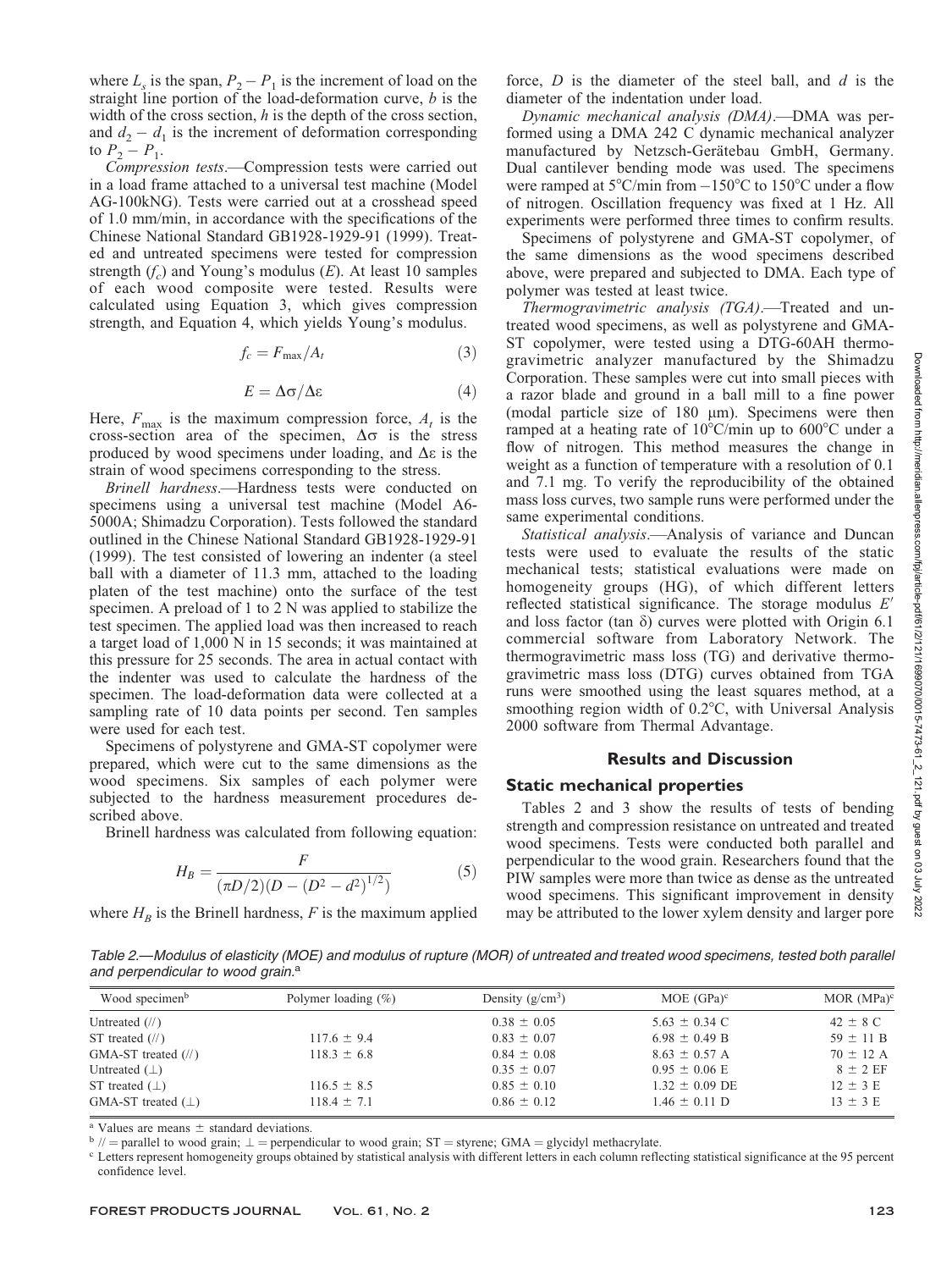Table 3.—Young's modulus and compressive strength of untreated and treated wood specimens, tested both parallel and perpendicular to wood grain.<sup>a</sup>

| Wood specimen <sup>b</sup>           | Polymer loading $(\%)$ | Density $(g/cm^3)$ | Young's modulus $(Pa)^c$ | Compressive strength $(MPa)^c$ |
|--------------------------------------|------------------------|--------------------|--------------------------|--------------------------------|
| Untreated $\left(\frac{1}{2}\right)$ |                        | $0.37 \pm 0.07$    | $4.93 \pm 0.55$ C        | $36 \pm 8$ C                   |
| ST treated $(\frac{1}{\sqrt{2}})$    | $116.8 \pm 10.2$       | $0.85 \pm 0.11$    | $7.72 \pm 0.84$ B        | $65 \pm 17 B$                  |
| GMA-ST treated $(\frac{\pi}{2})$     | $118.7 \pm 8.5$        | $0.85 \pm 0.09$    | $10.77 \pm 1.06$ A       | $81 \pm 21$ A                  |
| Untreated $(\perp)$                  |                        | $0.36 \pm 0.05$    | $0.89 \pm 0.10$ E        | $10 \pm 3$ E                   |
| ST treated $(\perp)$                 | $115.2 \pm 7.4$        | $0.85 \pm 0.12$    | $1.38 \pm 0.15$ D        | $16 \pm 5$ DE                  |
| GMA-ST treated $(\perp)$             | $118.6 \pm 6.7$        | $0.85 \pm 0.9$     | $1.71 \pm 0.22$ D        | $21 \pm 6$ D                   |

<sup>a</sup> Values are means  $\pm$  standard deviations.<br>  $\frac{b}{m}$  = parallel to wood grain;  $\pm$  = perpendicular to wood grain; ST = styrene; GMA = glycidyl methacrylate.<br>
<sup>c</sup> Letters represent homogeneity groups obtained by stat confidence level.

spaces of the fast-growing poplar; this allows the monomers to easily enter voids and penetrate cell walls. It is clear that bending strength and compression strength were greatly enhanced by treatment. It is also clear that wood treated with GMA-ST was stronger than wood treated with ST alone.

When ST-treated specimens were loaded parallel to the wood grain, the MOE increased 23 percent and the MOR increased 40 percent, compared with untreated wood. The Young's modulus increased 56 percent, and the compressive strength increased 80 percent.

When GMA-ST–treated specimens were loaded parallel to the wood grain, the MOE increased 53 percent and the MOR increased 67 percent, compared with untreated wood. The Young's modulus increased 118 percent, and the compressive strength increased 125 percent.

When specimens were loaded perpendicular to the wood grain, similar increases were seen.

It is generally believed that such significant improvements in bending strength and compression strength can be attributed to the filling of the voids and pores in the wood with polymer. This polymer absorbs energy through deformation (Schneider et al. 1990). Furthermore, the treatments created cross-linked bonds between GMA, ST, and hydroxyl groups in the wood's cell walls; these links allow load transfer from the wood to the polymer (Rozman et al. 1998).

Table 4 shows the Brinell hardness values for untreated and treated wood specimens, polystyrene, and GMA-ST copolymer. After treatment, hardness increased by 127 percent in the ST-treated PIW and by 183 percent in the GMA-ST–treated PIW. Nevertheless, the hardness values of PIWs were slightly lower than those of the polystyrene and GMA-ST copolymer specimens. This could be explained by the fact that PIWs are less dense than polystyrene and GMA-ST copolymer.

The PIW treated with GMA-ST exhibited an even greater increase in hardness than the PIW treated with ST alone. This is probably due to the formation of cross-linked bonds between the GMA, ST, and the hydroxyl groups of the cell walls.

Note that there was, for the results of mechanical properties of PIWs, a larger percentage of increase in hardness than in bending and compressive strength. This might reasonably be attributed to the greater hardness of polystyrene. This result is consistent with previous published research (Rozman et al. 1998, Devi et al. 2003).

#### Dynamic mechanical analysis

The storage modulus  $E'$  of untreated and treated wood specimens is presented in Figure 1A. We note that as temperature rises, storage modulus decreases in all specimens. This is best explained by the fact that dynamic storage modulus  $E'$  is a structure-dependent property. During the DMA tests, as the materials are heated, they expand,and the free volume of the chain segment of the polymer increases, and its ability to move in various directions also increases. As the temperature continues to increase, there is increasing movement in the localized bonds and side chains, leading to a further decrease in storage modulus  $E'$  (Becker and Noack 1968, Norimoto and Yamada 1996, Sun et al. 2007).

However, the storage modulus  $E'$  of treated wood was significantly higher than the  $E'$  values of both the untreated wood and polymer samples, over the whole range of testing temperatures. This should be attributed in large part to the expansion of the infused polystyrene, which compensates for the shrinkage of the wood components. This maintains the integrity of the microstructure in the composites.

Note that the GMA-ST–treated wood showed the highest E' at a temperature range of  $-150^{\circ}$ C to 50°C, which

Table 4.—Brinell hardness of untreated and treated wood specimens, polystyrene, and glycidyl methacrylate–styrene (GMA-ST) copolymer.<sup>a</sup>

| Specimen                 | Polymer loading $(\% )$ | Density $(g/cm^3)$ | Brinell hardness (MPa) <sup>b</sup> |
|--------------------------|-------------------------|--------------------|-------------------------------------|
| Untreated wood           |                         | $0.37 \pm 0.05$    | $37 \pm 8$ C                        |
| Polystyrene              |                         | $1.04 \pm 0.02$    | $98 \pm 3$ AB                       |
| GMA-ST copolymer         |                         | $1.10 \pm 0.02$    | $103 \pm 2$ A                       |
| Wood treated with ST     | $116.7 \pm 8.4$         | $0.84 \pm 0.04$    | $93 \pm 4$ AB                       |
| Wood treated with GMA-ST | $117.6 \pm 8.3$         | $0.85 \pm 0.07$    | $96 \pm 3$ AB                       |

<sup>a</sup> Values are means  $\pm$  standard deviations.<br><sup>b</sup> Letters represent homogeneity groups obtained by statistical analysis with different letters reflecting statistical significance at the 95 percent confidence level.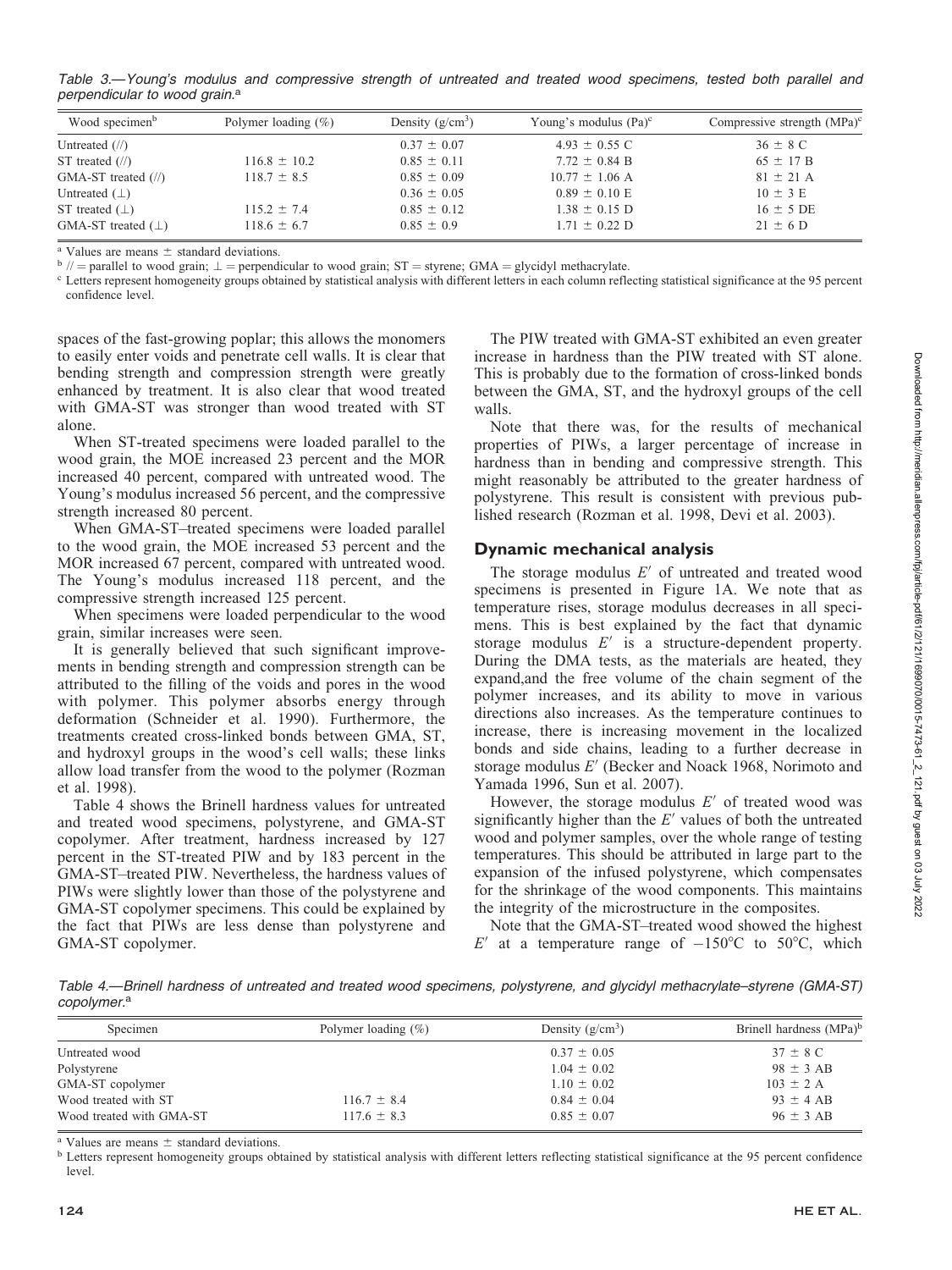

Figure 1.—(A) Storage modulus E' of untreated and treated wood specimens. (B) Damping factor (tan  $\delta$ ) of untreated and treated wood specimens, and glycidyl methacrylate–styrene (GMA-ST) copolymer.

demonstrates that the addition of GMA further enhances the interaction between wood cell and polymers.

Figure 1B shows the relaxation process of treated and untreated wood materials, as measured by the mechanical loss factor (tan  $\delta$ ), across the range of temperatures tested. The tan  $\delta$  curves of polystyrene and GMA-ST copolymer are displayed as auxiliary references.  $T_s$  and  $T_{GS}$  mark the glass-transition  $(T_{\rho})$  temperatures of the polystyrene and GMA-ST copolymers, respectively.

Note that two relaxation processes can be detected in the tan  $\delta$  curve of the untreated wood.

• The relaxation process, spiking at around 110°C, labeled  $\alpha_{u}$ , might be attributed to the  $T_g$  of wood lignin (Becker and Noack 1968, Norimoto and Yamada 1996). The  $T_{g}$ temperatures of absolutely dry wood, as measured for

cellulose, hemicelluloses, and lignin, occur at  $200^{\circ}$ C to 250°C, 150°C to 220°C, and 130°C to 205°C, respectively. However, adsorbed water acts as a plasticizer to decrease the  $T<sub>o</sub>$  value of wood constituents (Back and Salmen 1982).

• The other relaxation peak, spiking at around  $-79^{\circ}$ C (labeled  $\gamma_{\nu}$ ), is likely due to the motion of the methylol groups with adsorbed water. Obataya et al. (1996, 2001) and Sugiyama et al. (1995, 1998) studied absolutely dry wood and found a peak spiking at around  $-105^{\circ}$ C, which they explain as a result of the movement of methylol side groups. With even a slight bit of moisture (0.7%), another peak appears, at around  $-40^{\circ}$ C. They attribute this to the rotational motion of the adsorbed water. With increasing moisture content, the  $-40^{\circ}$ C peak moves toward lower temperatures, while the peak at  $-105^{\circ}$ C decreases in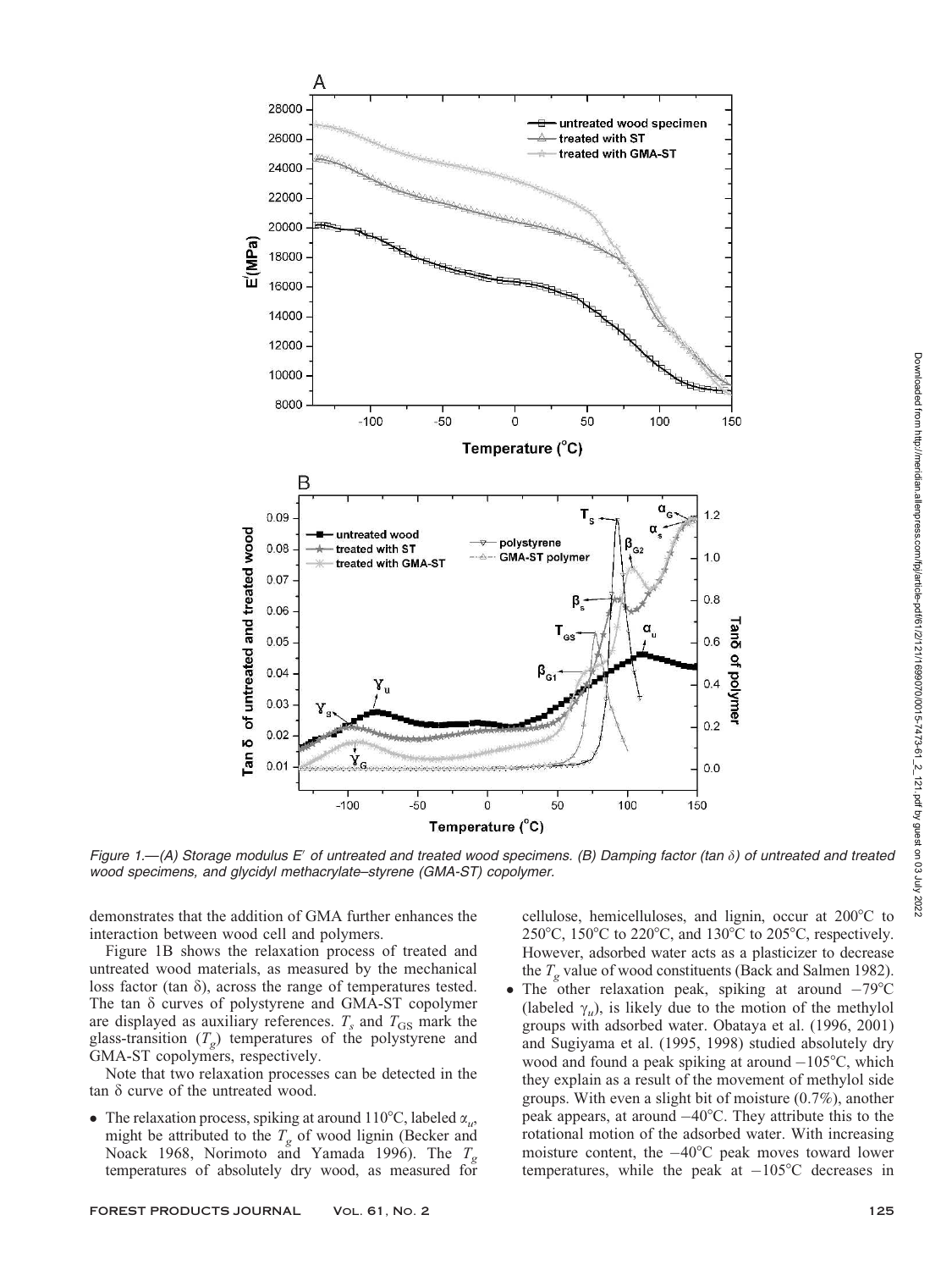height and eventually disappears at about 2 percent moisture content. In the present experiment, although the untreated wood was dried at 105°C for 24 hours, it would absorb a small quantity of moisture when exposed to atmospheric conditions; thus, the peak at  $-105^{\circ}$ C could have shifted to the location at  $-79^{\circ}$ C.

For ST-treated wood, three relaxation processes were observed in the tan  $\delta$  figures. These peaks are labeled  $\alpha_s$ (146°C),  $\beta_s$  (92°C), and  $\gamma_s$  (-100°C), in order of decreasing temperature.

- Because there was no other peak appearance around  $-40^{\circ}$ C, we could speculate that the ST-treated wood was close to absolutely dry, and therefore the peak  $\gamma_s$  might be due to the movement of methylol side groups of wood.
- The  $\beta_s$  peak is likely due to the  $T_g$  of the polystyrene that has filled the lumens of the wood cells. The location of  $\beta_s$ matches the  $T_s$  peak of pure polystyrene.
- The peak  $\alpha_s$  might be caused by the  $T_g$  of wood lignin (Back and Salmen 1982). The  $T_g$  of lignin could have shifted to a higher temperature, which would mean that the stability of the molecular structure of the wood had been enhanced. This could be attributed to the expansion of polystyrene, which might compensate for the shrinkage of the wood components and maintain the stability of the PIW.

Three peaks and one shoulder were observed for the GMA-ST–treated wood. The peaks are labeled  $\alpha_G$  (146°C),  $\beta_{G2}$  (112°C), and  $\gamma_G$  (-100°C); the shoulder is  $\beta_{G1}$  (76°C).

- The  $\gamma_G$  peak might be attributed to the movement of methylol side groups of wood components; nevertheless, it showed lower tan  $\delta$  value than the  $\gamma_s$  peak. This could be attributed to a reduction in the number of methylol groups caused by the substitution of some of the hydroxyl groups with the glycidyl groups of the GMA (Sugiyama et al. 1998).
- The location of shoulder  $\beta_{G1}$  matches the peak at  $T_{GS}$ , for GMA-ST copolymer. This could be due to the  $T_{g}$  of uncombined GMA-ST copolymer, a portion of which did not react with the wood's hydroxyl groups.
- The peak  $\beta_{G2}$ , found at a temperature slightly higher than that of the  $T_s$  peak of polystyrene, could perhaps be attributed to the  $T_g$  peak of the GMA-ST copolymer; its side chains would have grafted to the wood's hydroxyl groups.
- The  $\alpha_G$  peak was seen at the same temperature as the  $\alpha_S$ peak. We believe that it can be ascribed to the  $T_g$  of wood lignin.

These results indicate that the GMA-ST–treated wood did not exhibit significant improvement in molecular structure stability when compared with the ST-treated wood. Thus, it is not difficult to explain why the tan  $\delta$  values of the PIWs showed a marked increase at higher temperature ranges. When the temperature is above  $50^{\circ}$ C, the polymers in the cell lumens and in the cell walls begin to soften and then melt. This phenomenon can explain the sharp decrease in the  $E'$  of PIWs at higher temperatures.

## Thermal stability analysis

Untreated and treated wood specimens lost mass as temperature increased, as did polystyrene and GMA-ST copolymer. The mass loss curves are shown in Figure 2A.

The major chemical components of wood are cellulose, hemicellulose, lignin, and extractives; these materials degrade at different temperatures.

Cellulose is highly crystalline, which makes it thermally stable. At higher temperature, the decomposition takes place in two competing pathways. The first pathway dominates at temperatures below 300°C. The cellulose undergoes dehydration, rearrangement, formation of carbonyl and carboxyl groups, and formation of char residue. The second pathway involves the end-group depolymerization of cellulose; the primary yield of this process is volatile tarry products (Liu et al. 2004).

Hemicelluloses and lignin, on the other hand, are amorphous rather than crystalline; they start to degrade at lower temperatures. Hemicelluloses, composed primarily of xylans and mannans, are the least thermally stable wood component; this is due to the presence of acetyl groups. The typical products from hemicellulose pyrolysis include methanol, acetic acid, carbon dioxide, carbon monoxide, etc. (Hosoya et al. 2007).

Lignin has a complex three-dimensional polymer structure. Various functions are attached to the aromatic rings, so that the material degrades continuously over a wide temperature range, starting at relatively low temperatures (Shen et al. 2010).

As we see from Figure 2A, the untreated and treated wood specimens showed a small weight loss before  $100^{\circ}$ C, which can be attributed to the evaporation of water. The weight loss of untreated wood gradually increased above  $200^{\circ}$ C, and a sharp weight loss appeared between  $250^{\circ}$ C and 380°C. The PIW displayed a distinct weight loss between  $280^{\circ}$ C and  $440^{\circ}$ C. We also see a difference between the results for the ST-treated PIW and the GMA-ST–treated PIW. The latter showed a higher initial degradation temperature, in the region of  $300^{\circ}$ C.

In sum, the treated wood specimens began to degrade at a higher temperature than did the untreated wood specimens. The polystyrene and GMA-ST copolymer exhibited an acute mass loss at about  $400^{\circ}$ C, and the degradation temperature of the former was slightly lower than that of the latter.

Besides the untreated and treated wood, the DTG curves of polystyrene and GMA-ST copolymer are also displayed in Figure 2B. The  $P_s$  and  $P_{GS}$  represented the degradation peaks of polystyrene and GMA-ST copolymer, respectively. Similarly, the DTG peaks in the curves of untreated and treated wood, at temperatures approaching  $100^{\circ}$ C, were ascribed to the evaporation of water.

In the degradation profile of untreated wood, two shoulders and one peak were observed at around  $285^{\circ}$ C, 320°C, and 340°C, which were labeled  $P_h$ ,  $P_c$ , and  $P_h$ respectively.

- The relatively broader shoulder  $P_h$  may be due mainly to the decomposition of hemicelluloses. Most previous research on hemicellulose pyrolysis (Shebani et al. 2008, Yao et al. 2008, Shen and Gu 2009) has noted a sharp mass loss stage within a narrow range of temperature (from  $200^{\circ}$ C to  $300^{\circ}$ C). This mass loss indicates hemicellulose decomposition.
- The  $P_c$  peak should perhaps be attributed to the degradation of cellulose. The high DTG value could be explained by the high percentage (40% to 60%) of cellulose in wood components. Other researchers have noted that wood-derived cellulose fiber rapidly decom-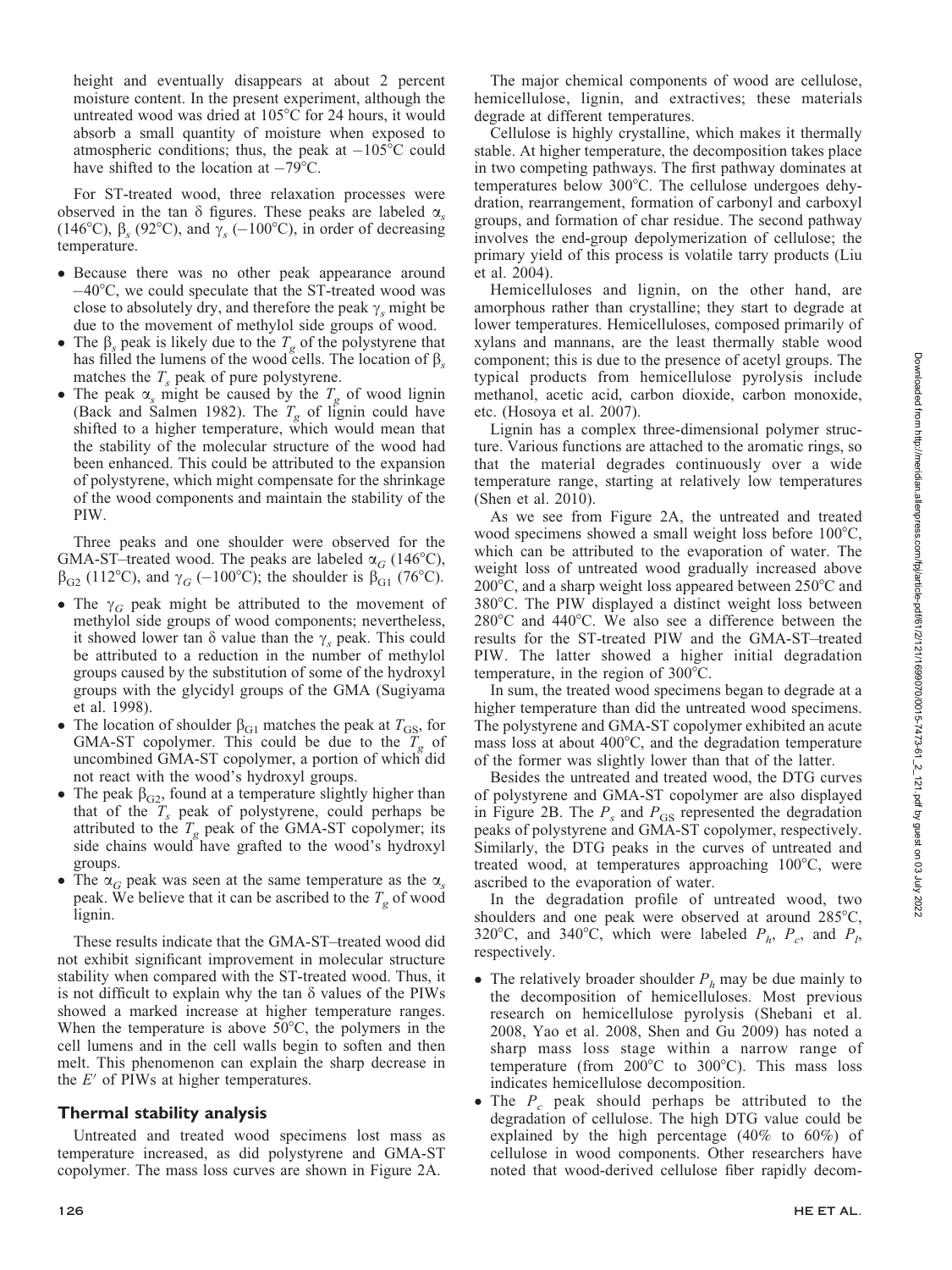

Figure 2.—(A) Thermogravimetric analysis (TGA) curves of untreated and treated wood specimens, polystyrene, and glycidyl methacrylate–styrene (GMA-ST) copolymer. (B) Derivative mass loss (DTG) curves of untreated and treated wood specimens, polystyrene, and GMA-ST copolymer.

poses between 300°C and 350°C (Statheropoulos and Kyriakou 2000, Statheropoulos et al. 2002, Yao et al. 2008).

• The narrower shoulder  $P_l$  might be attributed to the decomposition of lignin (Shen and Gu 2009). Thermogravimetric studies show that lignin is the most heatresistant component of wood (Gardner et al. 1985, Koufopanos et al. 1989).

The ST-treated wood showed one shoulder (close to 310°C) and two peaks (at 350°C and 400°C), labeled  $S_h$ ,  $S_c$ , and S (in order of increasing temperature).

- The shoulder  $S_h$  and peak  $S_c$  probably represent the decomposition of hemicelluloses  $(S_h)$  and celluloses  $(S_c)$ .
- Peak S occurs at the same temperature as peak  $T<sub>s</sub>$  in the DTG curve of polystyrene; it is reasonable to conclude that the peak  $S$  is due to the decomposition of the polystyrene infusing the wood cells.

The slight shoulder in the curve for untreated wood, close to 300°C  $(P_l)$ , did not seem to be echoed by the DTG curve of ST-treated wood. This can be explained by the fact that the shoulder was masked by the cellulose main peak due to the relative reduction of wood.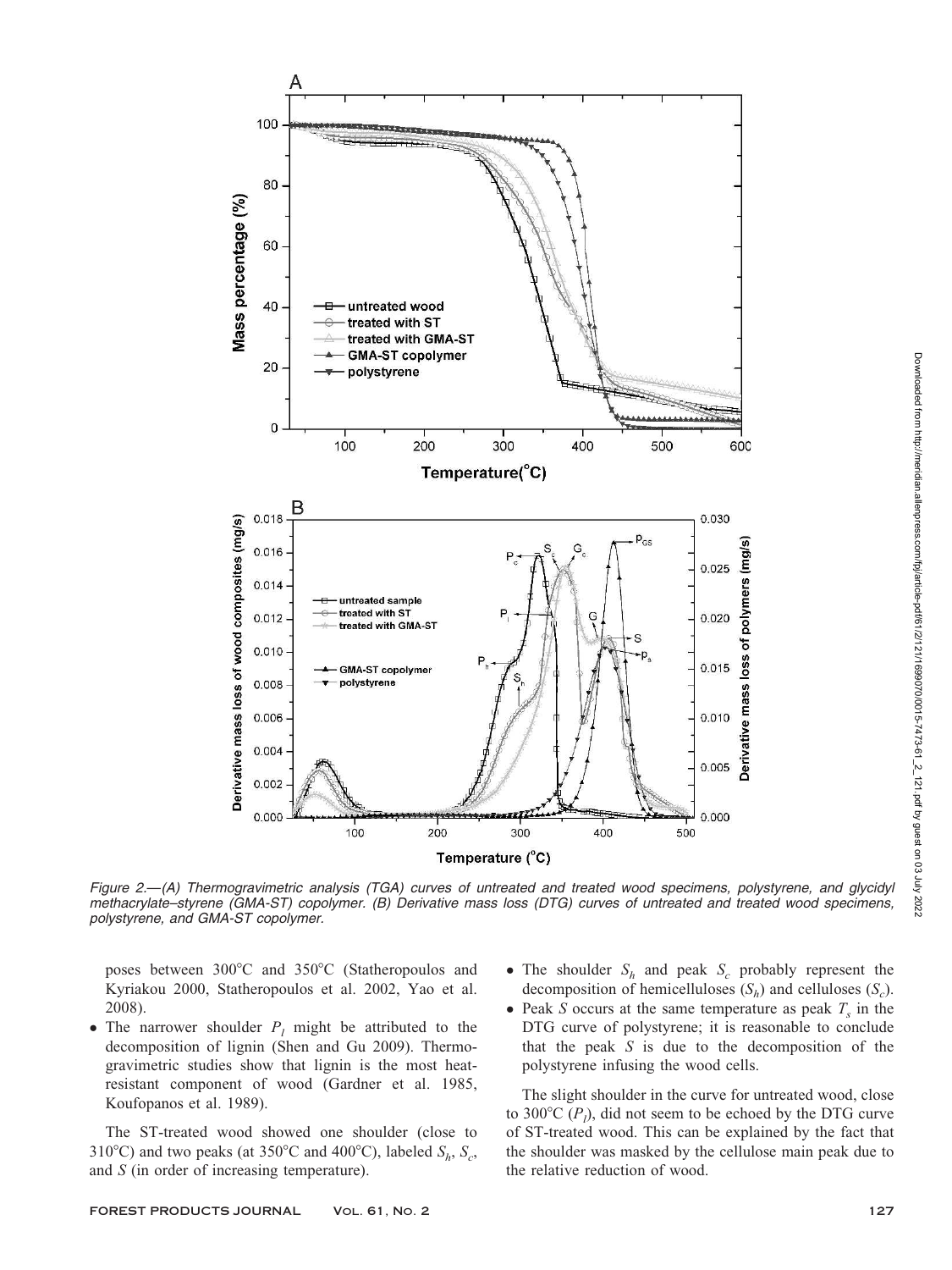The GMA-ST–treated wood only showed one peak  $(G<sub>c</sub>)$ and one shoulder  $(G)$ . Compared with the DTG curve of the ST-treated wood, that for the GMA-ST–treated wood was slightly shifted to a higher temperature range. In addition, the shoulder  $S_h$  disappeared and the peak S devolved into a shoulder, G.

The peak  $G_c$  might be due to the decomposition of cellulose, in which the shoulder  $S_h$  was also masked.

The location of shoulder G matched that of the  $T_{GS}$  peak. We might ascribe this finding to the degradation of side chains of GMA-ST copolymer linked to the cell wall's hydroxyl groups. This is another indication of cross-linked bonds.

Table 5 summarizes the degradation temperatures for treated and untreated wood specimens, as well as for polystyrene and GMA-ST copolymer.  $T_0$  is the onset temperature.  $T_1$ ,  $T_2$ ,  $T_3$ , and  $T_p$  were determined by the DTG shoulder or peak where the maximum decomposition rate was observed.  $T_f$  is the final decomposition temperature above which the sample does not degrade any further and a mass residue remains.

In sum, compared with the untreated wood, the treated wood showed higher decomposition temperatures during the whole temperature range. The wood treated with GMA-ST displayed slightly higher thermal stability than ST-treated wood, which might be attributed to the greater heat resistance of GMA-ST copolymer and to the formation of cross-linked bonds between the copolymer and the wood's cell walls, which further delayed wood decomposition.

#### Conclusions

Although fast-growing poplar has a lower density than slow-growing, naturally occurring wood species and is weaker when untreated, this wood exhibits superior performance after treatment.

- 1. Static mechanical properties in terms of bending strength, compressive strength, and Brinell hardness of PIWs were greatly increased. Moreover, the PIWs treated with GMA-ST were stronger than PIWs merely treated with ST. However, it should be noted that the PIWs were not as hard as the polystyrene and GMA-ST copolymer samples.
- 2. DMA displayed that storage modulus  $E'$  of PIWs was higher than the  $E'$  values found in both untreated wood and in the polymer samples; the  $T_g$  of wood lignin was also elevated. However, the tan  $\delta$  of PIWs was higher

Table 5.—Decomposition temperature of the untreated and treated wood specimens, polystyrene, and glycidyl methacrylate–styrene (GMA-ST) copolymer.

|                  | Temperature $(^{\circ}C)^{a}$ |           |         |         |                |
|------------------|-------------------------------|-----------|---------|---------|----------------|
| Specimen         | $T_0$                         | $T_1/T_n$ | $T_{2}$ | $T_{3}$ | $T_{\epsilon}$ |
| Untreated        | 235                           | 285       | 320     | 334     | 345            |
| ST treated       | 245                           | 310       | 350     |         | 475            |
| GMA-ST treated   | 258                           |           | 355     |         | 484            |
| <b>ST</b>        | 330                           | 402       |         |         | 457            |
| GMA-ST copolymer | 354                           | 413       |         |         | 448            |

<sup>a</sup>  $T_0$  = initial degradation temperature;  $T_1$ ,  $T_2$ , and  $T_3$  = degradation temperature of hemicelluloses, cellulose, and lignin, respectively;  $T_p$  = the decomposition temperature of polymers;  $T_f$  = the final degradation temperature.

than that of untreated wood during higher temperature range, and the PIW treated with GMA-ST did not exhibit higher structure stability than the PIW treated with ST in this higher temperature region.

3. TGA tests demonstrated that thermal stability of PIWs was significantly improved as shown by TG curves and DTG curves, as well as specific degradation temperatures. Compared with the PIW treated with ST, the PIW treated with GMA-ST showed slightly higher thermal stability.

Researchers expect that PIWs prepared from fast-growing poplar materials will cost no more to prepare than other woods; owing to the low cost of the poplar, the resulting PIW should be significantly cheaper. This suggests that the product will easily achieve consumer acceptance.

## Acknowledgments

The authors acknowledge the support of Dr. Liheng Chen. They also thank Ms. Chi Fei for DMA and TGA testing.

## Literature Cited

- American Society for Testing and Materials (ASTM). 1996. Standard methods of testing small clear specimens of timber. ASTM D-143. ASTM, West Conshohocken, Pennsylvania.
- Back, E. L. and L. Salmen. 1982. Glass transitions of wood components hold implications for molding and pulping processes. Tappi J. 65: 107–110.
- Becker, H. and D. Noack. 1968. Studies on dynamic viscoelasticity of wood. Wood Sci. Technol. 6(2):213–230.
- Begum, S., S. Nakaba, V. Bayramzadeh, Y. Oribe, T. Kubo, and R. Funada. 2008. Temperature responses of cambial reactivation and xylem differentiation in hybrid poplar under natural conditions. Tree Physiol. 28(12):1813–1819.
- Chinese National Standard. 1999. Testing methods for physical and mechanical properties of wood. GB1928-1929-91. China Standards Press, Beijing.
- Devi, R. R., I. Ali, and T. K. Maji. 2003. Chemical modification of rubber wood with styrene in combination with a crosslinker: Effect on dimensional stability and strength property. Bioresour. Technol. 88: 185–188.
- Gardner, D. J., T. P. Schultz, and G. G. McGinnis. 1985. The pyrolytic behavior of selected lignin preparations. J. Wood Chem. Technol. 5(1): 347–365.
- Hosoya, T., H. Kawamoto, and S. Saka. 2007. Pyrolysis behaviors of wood and its constituent polymers at gasification temperature. J. Anal. Appl. Pyrolysis 78:328–336.
- Hua, Y. K. and J. W. Jin. 2008. Products and manufacturing processes of poplar plywood. Presented at the 23rd Session of the International Poplar Commission and 44th Session of its Executive Committee, October 26–30, 2008, Beijing.
- Kojima, M., H. Yamamoto, and K. Okumura. 2009. Effect of the lateral growth rate on wood properties in fast-growing hardwood species. J. Wood Sci. 55(2):417–424.
- Koufopanos, C. A., G. Maschio, and A. Luccheso. 1989. Kinetic modeling of the pyrolysis of biomass and biomass components. Can. J. Chem. Eng. 67:75–84.
- Lawniczak, M. 1981. Lignomer-Properties and application. Holzforschung 33(4):71–76.
- Liu, Q., C. Lu, Y. Yang, F. He, and L. Ling. 2004. Study on the pyrolysis of wood-derived rayon fiber by thermogravimetry-mass spectrometry. J. Mol. Struct. 733:193–202.
- Lu, J. Z., Q. L. Wu, and H. S. McNabb. 2000. Chemical coupling in wood fiber and polymer composites: A review of coupling agents and treatments. Wood Fiber Sci. 32(1):88–104.
- Nemeth, R., S. Molnar, J. Abraham, S. Koman, and L. Denes. 2006. Wood anatomy and mechanical characteristics of several fast growing robinia variety candidates grown on different sites. Wood Struct. Properties 5:518–528.